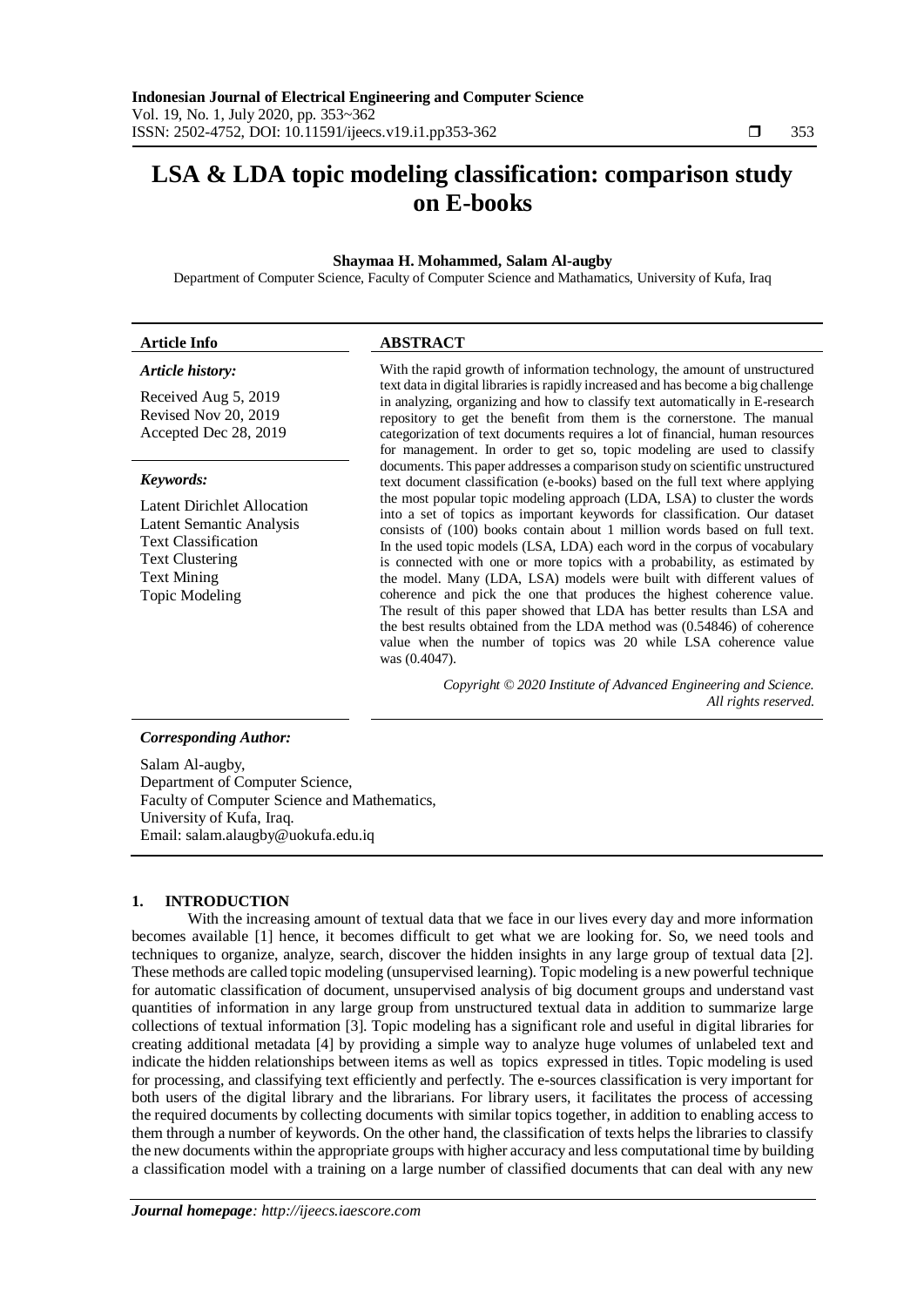document. As an example of large e-repository library is the Library of Congress which is one of the largest paper libraries in the world with 29 million books (New World Encyclopedia, 2018) while Google is looking forward to create the largest digital library on the Internet. In comparison with 20 million books in the Internet Archive project, the number of books scanned and archived in the Google Book project reach to 25 million books within 2015 [5]. Google was planned to scan all the books that have been published before which means approximately 129 million books [6]. The operations of searching and accessing to these textual data such as (books, documents, and research) are done through information retrieval operations, while the extraction and discovery of information from these data require more complex techniques such as text mining. For example, within academic articles text mining can provide the extraction of the interested information from big amounts of contents [7] by training how to extract information from each article. Many of the researchers used the topic modeling methods to classify the unstructured text on a pre-prepared database where they applied the topic model in many fields such as (articles, news, twitter, movies and extracting information from medical images), but a little of the researchers used text with full-content. In this paper topic model are used for a comparison study on E-books classification with their full content on a database created by the researchers in order to get the keywords that help us in determining the subject.

#### **2. RESEARCH METHOD**

Recently, many researchers have worked in the field of text classification using topic modeling methods. In [8] Deerwester, et al. introduced the LDA model. This model is a probabilistic three-level hierarchical Bayesian model for big sets of discrete data and tries to obtain short descriptions for the group to process a big group of documents and to provide beneficial inferential machinery in fields involving multiple levels of structure for essential tasks such as classification, summarization, and similarity and judgments [2] were from the first to employ a topic modeling approach in their analysis of all scientific disciplines using on 30,000 articles from the journal Science.

The study in [9] used In-house developed software for implementing the LDA model for analysis tiny document group (62 documents) of health-related issues to get an overview of the kinds of health information that are labeled by the documents in the related corpus, and also to get a list of documents concerning to the scope of mental health [10] utilized topic modeling (LDA) and SVM methods in clinical reports for analyzing the classification of CT imaging reports into binary classes which show the system ability for effectively and interpretable representation of them also the model was appropriate in reducing the dimensional. This study showed improvement for datasets with equal class distribution over baseline approaches.

Bergamaschi and L. Po implemented in [11] (Latent Semantic Allocation (LSA), Latent Dirichlet Allocation (LDA) ) and combined within the recommendation system for the database consist of two hundred thousand movies for evaluation of similarity in the plot of a video that was viewed, the results showed that LSA is better than LDA in supporting the proposal of like plots for analyzing textual information, assist users in determining information on the web and finding hidden semantic relationships between web elements.

In [12] there is a utilization of the text mining with a probabilistic topic model Latent Dirichlet allocation of two ( Wikipedia articles and users' tweets ) in order to solve, find, extract, and recommending articles in Wikipedia and analysis the Twitter users' interest. This paper used sample relatively small and ignore the pictures users posted but it was good tool for social and business research. In [13] the Latent Dirichlet Allocation (LDA) model was applied and Softmax Regression with topic vector for news text for classification a real news text. The results of text classification were suitable and good to minimize features dimension but there are some weaknesses in that model such as parameters used for topic model and the size of news text in addition there are some deficiencies in the proposed model such as the selection of the parameters of the topic model and size of news text.

Rajasundari et al employed three different machine learning methods (Naive Bayes, K-NN and K-means) and topic modeling techniques Latent Dirichlet Allocation (LDA), Latent Semantic Analysis (LSA) for BBC news dataset, where topic modeling demonstrated its ability to detect hidden topics and bond between words and documents in addition to work better with many probability distributions [14]. LDA (Latent Dirichlet Allocation) was used by Mouhoub & Al Helal in [15] and bigram for obtaining the core topics of Bangla language news corpus and classifying news, where it proposed the first ever topic modeling tool for Bangla and this core is a challenge because the research in Bangla is not repeated due to insufficient datasets, unorganized grammar rules.

In [16] Kurata et al used (LDA) for examining topics in a library by making analysis of 1.648 full-text articles from 2000 to 2002 and (1.087) articles from (2015 to 2017). The articles was from five journals where specified 30 identified topics based on the highest 10 highly weighted terms for each subject, title, and body of articles.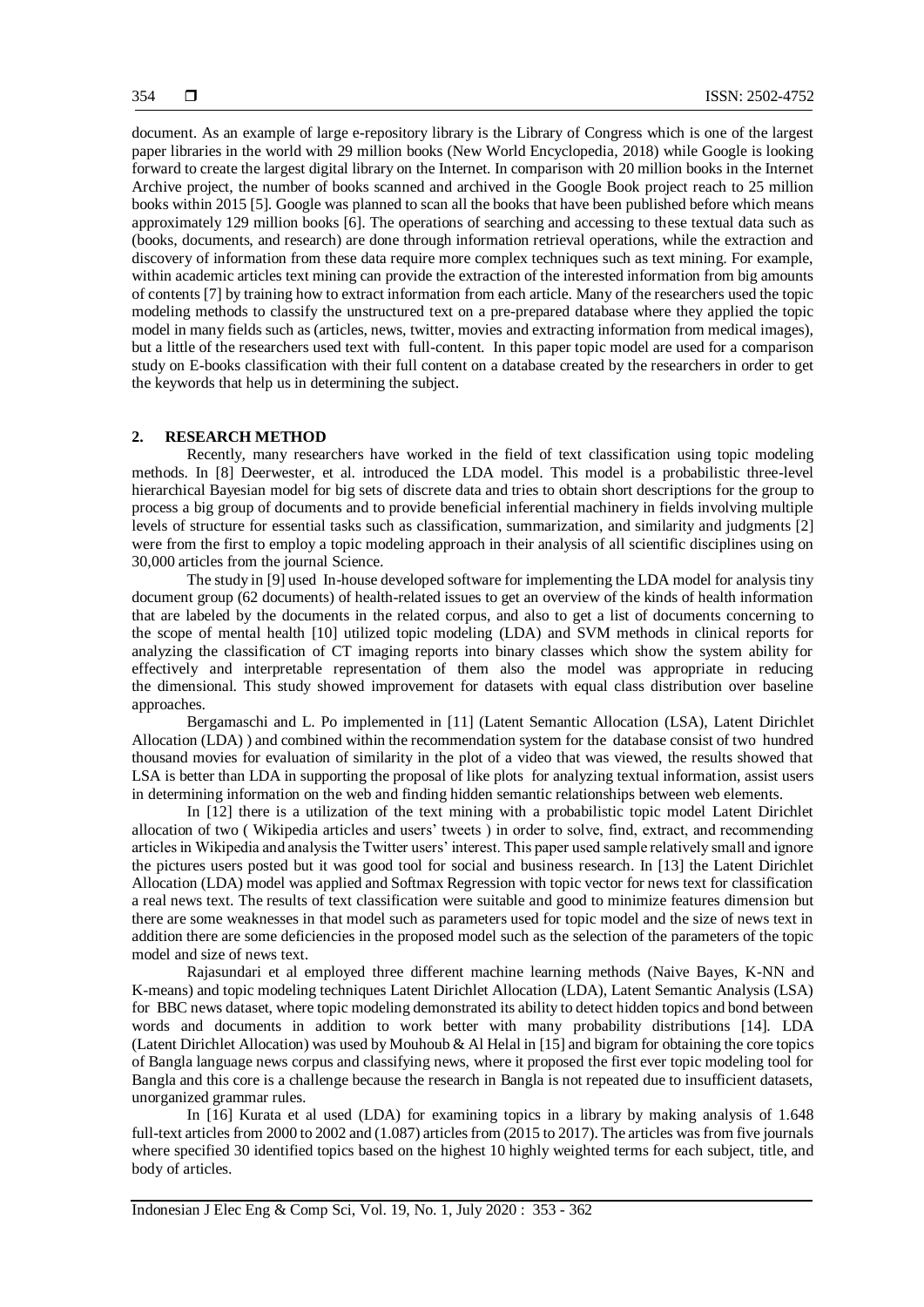#### **3. THEORETICAL BACKGROUND**

Dealing with unstructured data need to use Text Mining, which also known as text data mining [17]. Text mining is defined as "the process of deriving high-quality information from the text" [18], or it represents the extraction of hidden, valuable, and non-trivial patterns from unstructured text documents [19]. From other point of view it can be considered as an extension of data mining ) [20, 21]). The text exploration process includes many functions such as (cleaning up unstructured data to be available for text analytics, text classification, text clustering, keyword extraction, document summarization, and entity relationship model in [22]. For the purpose of classifying texts, Text Classification is used which is a supervised machine learning technique, and considered as one of the basic tasks in Natural Language Processing (NLP) and used for a broad category of tasks such as (Sentiment Analysis, Topic Detection ).

Text Classification is a significant part of text mining [23] utilized in a large number of applications in different domains like (image processing, document organization, medical analysis). The goal of Text Classification is to assign predefined categories or to classify sentences or textual documents in one or more defined categories. For example, new articles can be classified by topics, text classification can be performed in two various ways: manual and automatic classification. Manual classification depended on a human to classify text (provide quality results but it is time-consuming and costly), while the automatic classification uses (machine learning, natural language processing, and another technique) to automatically classify text in a quicker and higher cost-effective way. There are many Text Classification Algorithms such as (K nearest-neighbor algorithm, Rocchio algorithm, Naïve Bayes classifier, Support Vector Machines, decision tree, and rule learning). The work in the Text Classification of the unstructured text includes three stages after data preparation they are text preprocessing, topic modeling, and evaluation.

#### **3.1. Text preprocessing**

Preprocessing is the first step in text mining. In text mining techniques pre-processing acts a significant role [14] for transferring text from human language to machine-readable format. The preprocessing stage is important for structure the unstructured text and keep the keywords which are useful to represent the category of text topics [24]. Natural language text can contains many of words with no specific meaning, such as prepositions, pronouns, etc. So, after a text is obtained the preprocessing process consists of two steps.

#### **3.1.1. Text cleaning:**

In order to simplify the text data, clean data and reduce noise. Text cleaning includes:

- a) Text normalization includes (converting all letters to lower case, removing all numbers, removing signs, removing symbols, removing non-English letters, removing particular words or letters which are not useful [18] and removing punctuation they didn't add to the meaning of the text).
- b) Tokenization (is the process of splitting the text into sentences and the sentences into smaller pieces called (tokens).
- c) Removing Words that have fewer than 3 characters which do not give an important sense in a sentence.
- d) Removing stop words or frequent words such as" the"," is", etc. that do not have specific semantic
- e) Stemming: Is the process of minimizing the number of words by retrieving its root and deleting inflection through dropping unnecessary characters, usually a suffix.

#### **3.1.2. Re-configuration**

This step is necessary to convert text data to an appropriate format for automated processing.One method to do this is a bag of words matrix representation or called (corpus) where each document represent a vector of tokens and the entries in this matrix represent the number of times a word found in a document [14].

#### **3.2. Topic modeling**

Can be defined as a type of statistical model [25] for discovering hidden topical patterns that occur in a set of documents through machine learning. In NLP, topic models are generative models which provide a probabilistic framework can be described as a method for finding a group of words ([26, 12]),where topic modelling is assumed that the document can be interpreted as a mix of subjects and that each subject consists of a set of frequently occurring words and can obtain the topics by linking words with similar meanings and distinguish between the use of words with multiple meanings through the discovery of words that help to determine the boundaries between subjects or find patterns of data that can be used to achieve the conclusion and the final decision. Many techniques can be used to obtain topic models such as (Latent Semantic Analysis (LSA), Probabilistic Latent Semantic Analysis (PLSA), Latent Dirichlet Allocation (LDA), Correlated Topic Model (CTM) etc.…).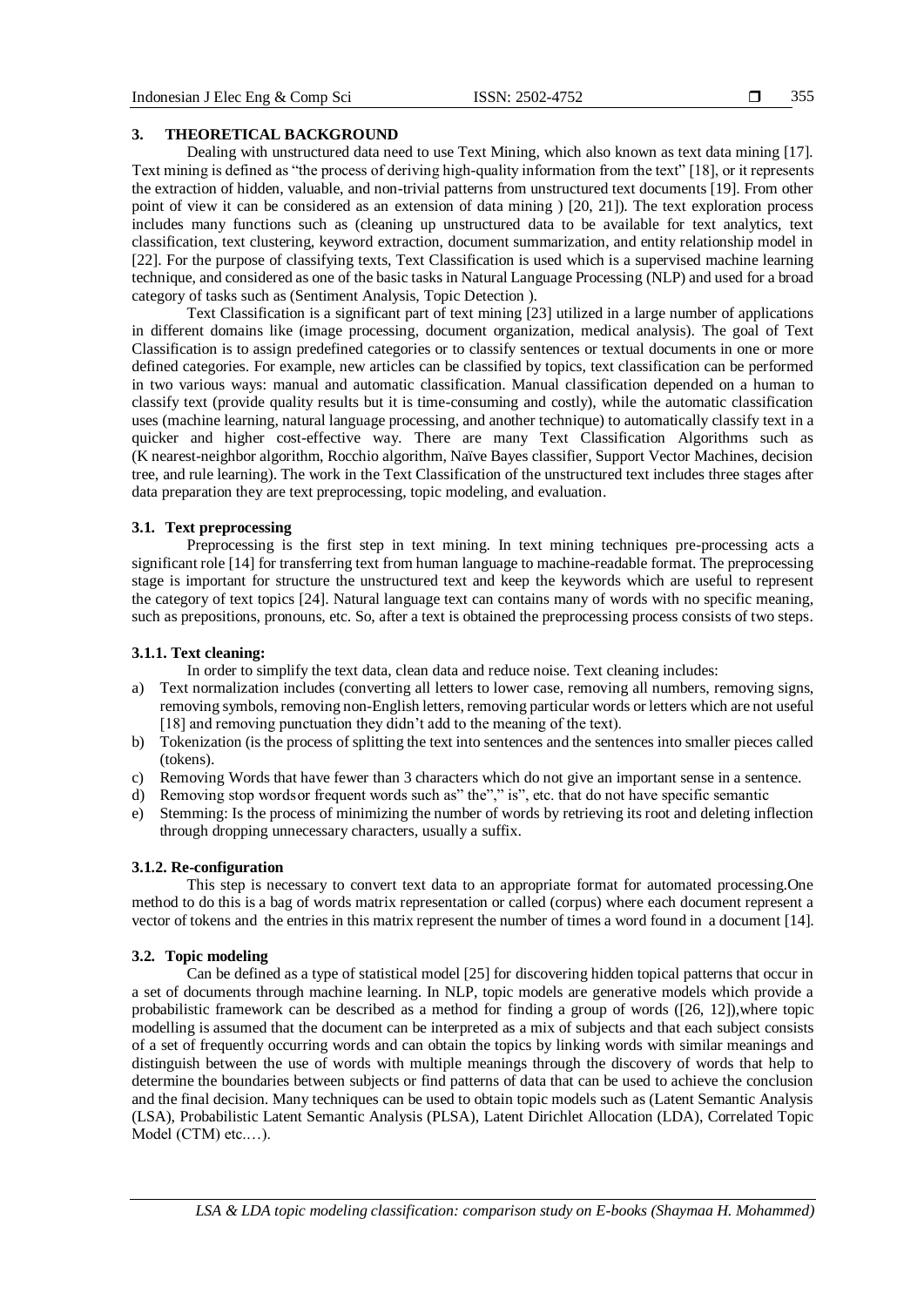#### **3.2.1. Latent semantic analysis (LSA)**

Is one of the foundational techniques in topic modeling and NLP of analyzing relationships between a set of documents and the terms they contain or it can be defined as a model for extracting and representing the contextual-usage meaning of words [27] to compute the similarity between words, sentences, or whole documents [28] that can be achieved by producing a set of concepts related to the documents and terms, where LSA assumes that words will occur in similar pieces of text if they have a similar meaning and the objective is reducing dimension for classification or noise reducing technique [8]. LSA attempts to leverage the context around the words to capture the hidden concepts, also known as topics using Singular Value Decomposition (SVD).

#### **3.2.2 Latent dirichlet allocation (LDA)**

Is an unsupervised machine learning technique used to recognize the latent topic structure of textual documents [29] or used in the information retrieval field, document modeling and classification. LDA is one of the most popular probabilistic text modeling techniques in machine learning [12]. It is like probabilistic latent semantic analysis (pLSA), but LDA uses Bayes estimation instead of maximum likelihood estimation [30]. LDA overcomes all the drawbacks of LSA and PLSA model. LDA assumes each document in a corpus is a random mixture over latent topics, and each latent topic is characterized by a distribution over words [25]. And these latent topics can be generated from a collection of documents but the proportion of each topic in each document is different.

#### **3.3. Evaluation**

Topic Coherence measure is a metric generally used to evaluate topic models by measuring the degree of semantic similarity scores of the words in a topic. There are two measures in topic coherence (intrinsic measure (UMass), extrinsic measure (UCI)). Both measure calculates the sum of pairwise scores on the words. The high value of topic coherence score model will represent a good topic model [30].

$$
coherence(V) = \sum_{(w_i, w_j) \in V} score(w_i, w_j, \varepsilon)
$$
\n<sup>(1)</sup>

where (V is a collection of the word describing the topic,  $\epsilon$  refers to a smoothing factor (original = 1.))

Intrinsic Measure is represented as UMass. It measures to compare a word alone to the preceding and succeeding words respectively.

$$
score_{UMass}(w_i, w_j) = \log \frac{D(w_i, w_j) + 1}{D(w_i)}
$$
\n(2)

Extrinsic Measure is represented as UCI. In UCI measure, each single word is paired with every other single word. it uses point wise mutual information (PM) [30].

$$
score_{UCI}(w_i, w_j) = \log \frac{p(w_i w_j) + 1}{p(w_i) p(w_j)}
$$
\n
$$
(3)
$$

For evaluation, in this work we will use Topic Coherence measure using (1), (2) and (3) to evaluate the topic modeling methods.

#### **4. METHODOLOGY**

In this section, we tried to illustrate the models used in our experiment and their methods, which are illustrated below:

#### **4.1. Data preprocessing:**

The data are collected from the library called (bookboon), 100 text files such as (books and articles) are chosen randomly with its full content, after reading and extraction the unstructured text from text files, the Data Pre-processing was applied. Data preprocessing consists of six tasks.

- a) Normalization In this step, the text was transformed into a single basic format or a more uniform sequence by converting the characters to lowercase, deleting all numbers, symbols, removing particular words or letters which are not useful and punctuation such as (commas, quotes, question marks, and apostrophes).This step is important in order to shrink the size of the vocabulary.
- b) Tokenization In this step, the given text splitting into smaller parts called (sentences), and the sentences into smaller pieces called tokens. Tokens are separated by whitespace or line breaks.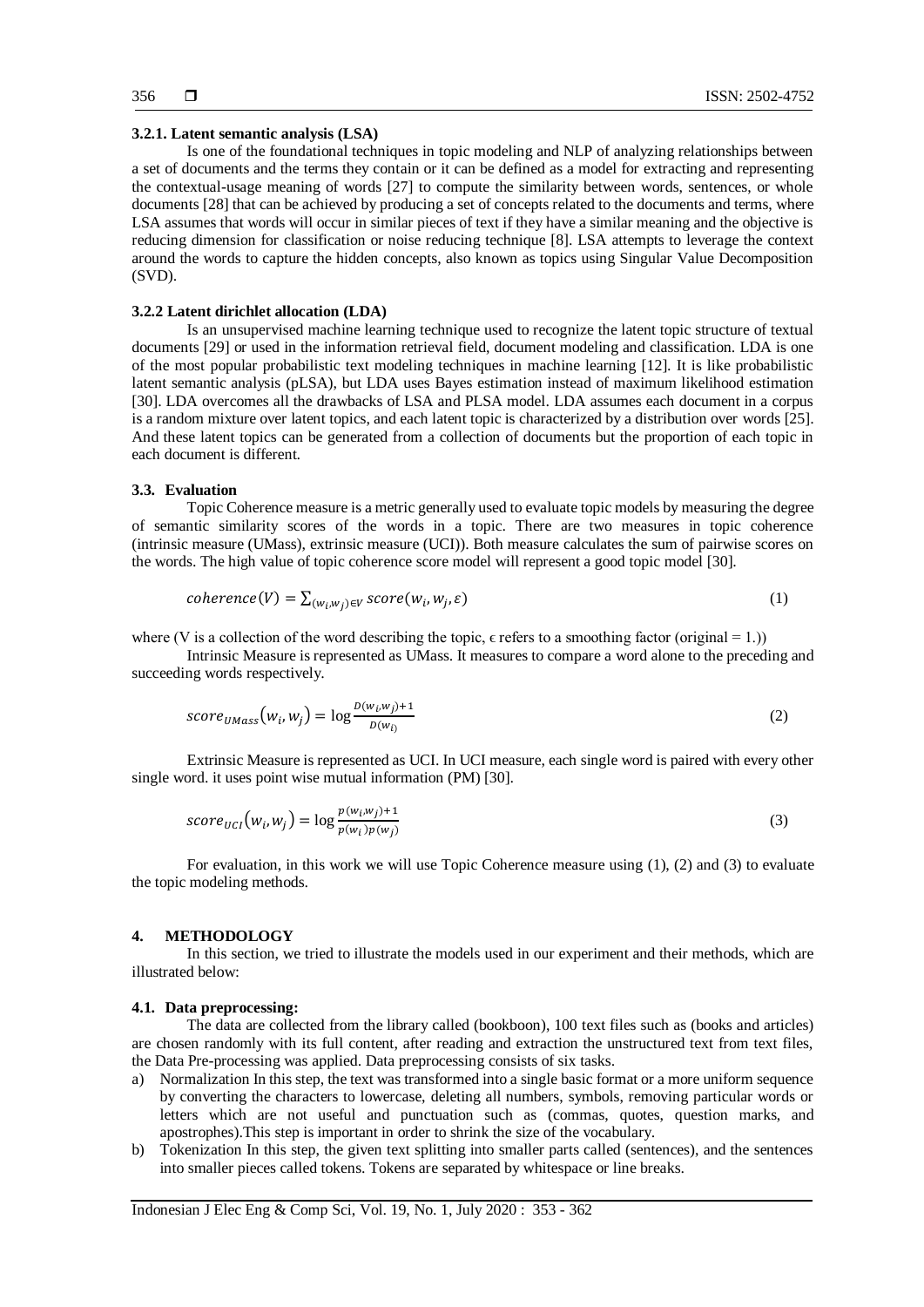- c) Removing Words that have fewer than 3 characters which do not carry important meaning in a sentence such as hm,at,ab,cc,er,ww,zc,nm,and ect.
- d) Remove stop words in this step, we remove all English words or most common words in the English language which does not add much meaning to the sentence such as the, he, have, a, on, is, that,the, it and etc.
- e) Stemming In this step the words of a sentence are converted to its non-changing parts or reduction of words into their stem for reducing the text data and improving the system performance, for example, two or more words have a common root such as (amusing, amusement, and amused ) the stem would be amus.
- f) Building Corpus: To speed up the processing, a dictionary was created to assign an integer ID to each unique word kind in the sets. After that, a corpus was created to train the topic model. In the corpus, each document is represented by a sequence of number of pairs. The first digit in the pair expresses the integer ID refers to a word and the second digit in the pair denotes how often that word occurs. For example [(1, 1)] where "1" refers to the word "Friendship" (for example) and "1" refers to the number of times the word occurs in the document. This step is depended on applying of the two mention methods from the topic modeling methods (LSA, LDA) on the corpus (Building Corpus) produced from preprocessed data to train the model.

In Figure 1 all the steps are performing for the swame sentence in Example. the steps 1 illustrates the text normalization step (converting all letters to lower case) on the text, while step (2) refers to text normalization steps (Numbers deleting), step (3) represents removing particular words or letters which are not useful , then step (4) is punctuation and symbols removal, step (5) refers to perform (Tokenization step), step (6) remove stop words removing words that have fewer than 3 characters, the last but not the least step (7) and (8) refers to Stemming step for the same sentence of the example.

**Example**: 1-Friendship is like a cloud that showers friends with a lot of goodness, love and loyalty, \t and ;@#,!" #hm{ **1** 1-friendship is like a cloud that showers friends with a lot of goodness, love and loyalty,  $\tau$  and  $\pi$ ;  $\ell$  #hm{

- **2 -**friendship is like a cloud that showers friends with a lot of goodness, love and loyalty,\t and ;@#,!" #hm{
- **3** -friendship is like a cloud that showers friends with a lot of goodness, love and loyalty, and ;@#,!" #hm{
- **4** friendship is like a cloud that showers friends with a lot of goodness love and loyalty hm

**5** "friendship","is"," like","a ","cloud"," that"," showers"," friends"," with"," a"," lot"," of"," goodness"," love"," and ","loyalty ","hm,"

**6** "friendship"," like","cloud "," showers"," friends"," lot","goodness"," love ","loyalty ","hm"

**7** "friendship"," like","cloud "," showers", "friends"," lot","goodness"," love ","loyalty "

**8** "friendship"," like","cloud","shower"," friend "," lot","good"," love","loyalti"

Figure 1. The basic steps of text preprocessing

#### **4.2. Topic modeling**

As illustrated before there many topic modelling techniques, in this paper the researchers compare two techniques as followings:

- a) Latent Semantic Analysis (LSA) is a model for finding hidden concepts, selecting and describing the contextual-usage meaning of words applied to a large corpus of documents data. LSA uses a bag of the word (Y), where rows represent terms and columns represent documents and the value of a cell represents (occurrence of terms in a document). LSA learns topics by making a matrix decomposition on a matrix of the document term using Singular Value Decomposition (SVD).
- b) Latent Dirichlet Allocation (LDA) is a generative probabilistic topic model for a presenting corpus assumes that documents are arandom mixture of latent topics, where each topic is distinguished by a distribution of words. LDA depends on important parameters that must be considered when applying it:
	- 1. Number of topics to optimize results by knowing an optimum amount of topics.
	- 2. Beta: represents a topic word density (Topic concentration), it assumes that the topic is made of up most of the words and result in a more specific word distribution per topic. A high beta value means each topic is more likely to contain a specific word mix and in practice, that leads to topics being more alike in terms of what words they include and the lower value of beta, means they are composed of few words.
	- 3. Alpha represents a document topic density (Document concentration). A high alpha value point to that every document is tend to contain a mixture from the most of the topics, and not any single topic especially. The lower the value of alpha, means that the documents contain fewer topics.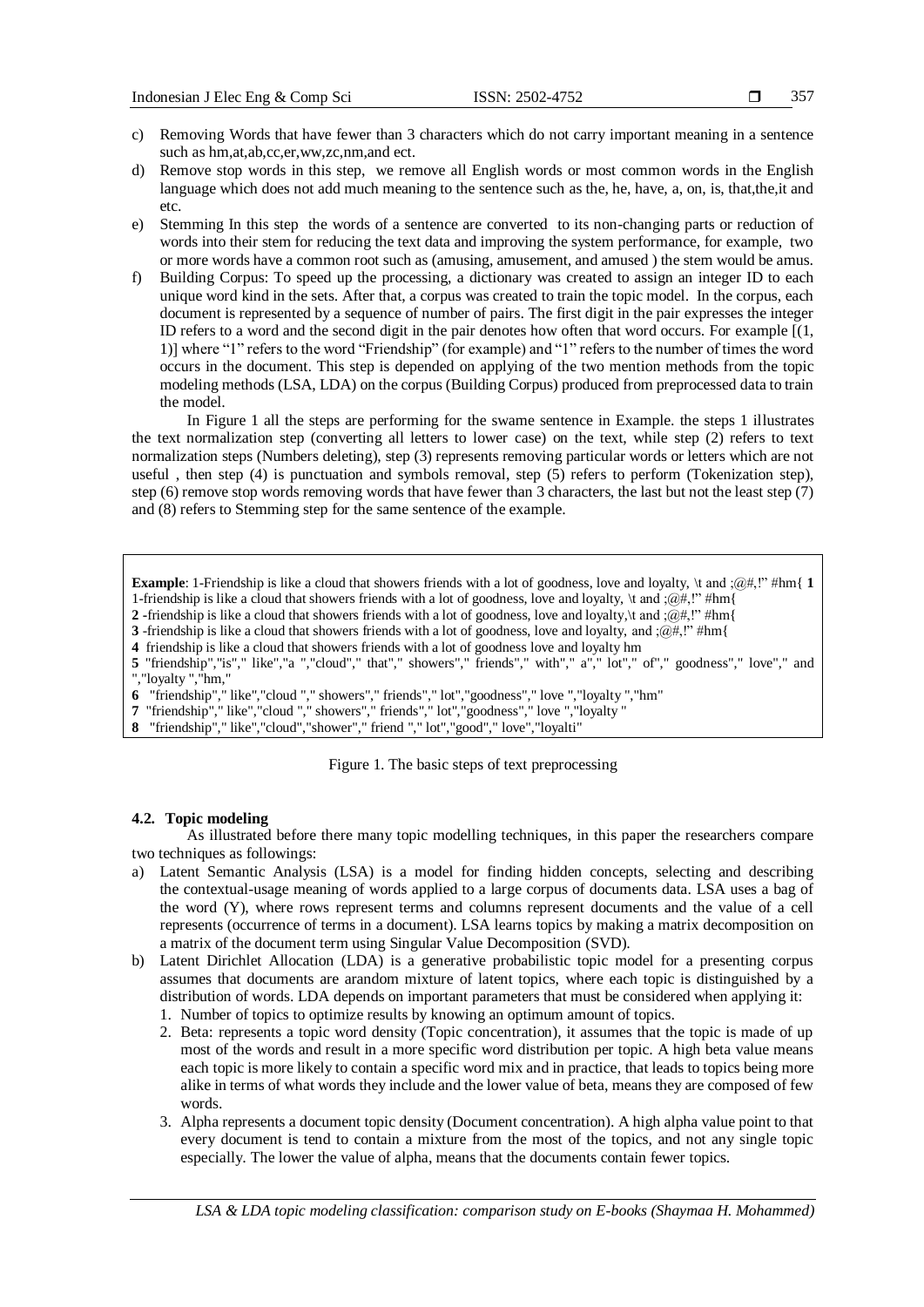#### **4.3. Evaluation**

Many measurements are utilized for evaluating performance process of the topic model methods such as Topic Coherence measure. In this work Topic Coherence measure are used using (1), (2) and (3) (as shown in above ) to evaluate the topic modeling methods.

### **5. RESULTS AND DISCUSSION**

The experiment was performed on the sample a special database consisting of 100 randomly selected books. The pre-processing operations were performed, which included cleaning the text from the characters and numbers, removing the stop signs and special symbols, removing the insignificant words, then reconfiguration data for representation unstructured data in a bag of words (corpus ). The second step is training the data by using two methods from topic modeling (LSA, LDA) method with different number of topics (10, 15, 20) in order to see which one will give the best performance from these two methods with our database. The keywords for each topic are used as features to classify the books. The next step is using topic coherence measures (Umaas, UCI) to evaluate the topic modelling methods.

During our work, we got the following results. The results shows that the number of words in the documents have greatly reduced by up to approximately 80% in the pre-processing and retaining the desired words. As shown below in Table 1 and Figure 2.

In Table 1 for example, the number of words was (64504) in the document (No. 3) and after applying the step of removing the numbers and symbols, the words were reduced by about 1% and a number of words became (62986). After the step of removing (punctuation & stop words), the number of words was reduced by about (40%) where the number of words in the document became (34124) and after combining duplicates for repetitive words in one document, the number of words became about (10043) the words reduced up to (80%) where the time of execution is (1588.0066668987274 seconds). This is very necessary to reduce the number of dimensions in dataset which used for training the data where the number of features became about 67903 for all documents.

| Docs | Number | οf | After removing numbers & After remove Punctuation & After combining duplicates |            |  |  |                 |  | for |  |  |
|------|--------|----|--------------------------------------------------------------------------------|------------|--|--|-----------------|--|-----|--|--|
|      | words  |    | characters                                                                     | stop words |  |  | reptitive words |  |     |  |  |
|      | 40455  |    | 40256                                                                          | 24968      |  |  | 8672            |  |     |  |  |
|      | 32388  |    | 32127                                                                          | 20352      |  |  | 7394            |  |     |  |  |
|      | 64504  |    | 62986                                                                          | 34124      |  |  | 10043           |  |     |  |  |
| 4    | 8378   |    | 8152                                                                           | 8046       |  |  | 3259            |  |     |  |  |
|      | 32401  |    | 31902                                                                          | 19295      |  |  | 6108            |  |     |  |  |

Table 1. Results of pre-processing for (5) files (books) from (100)files

Source: Our own evaluation.



Source: Our own evaluation.

Figure 2. Graph of pre-processing step for sample of the results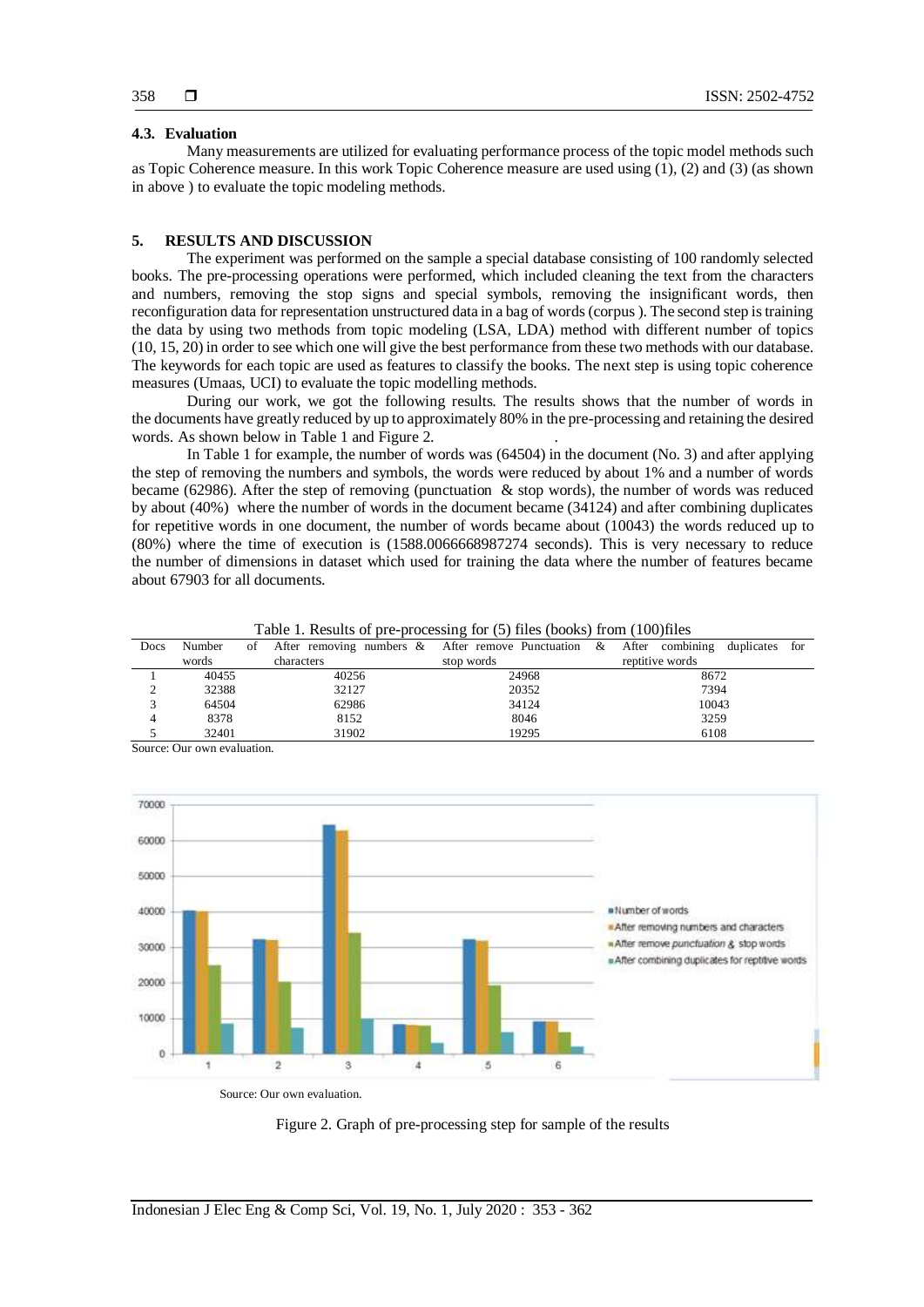(Corpus, dictionary, and a number of topics) are needed to train the (LDA and LSA) model, where each word in the corpus of vocabulary is then connected with one or more topics with a probability, as estimated by the model. (LDA, LSA) model is built with (10, 15, 20) various topics where each topic is a mixture of keywords and each keyword contributes a certain weight to the topic.

The input to topic model (LDA, LSA) is the number of topics that have to be discovered (k) and the (document-word matrix) which has the histograms of words (word count) presented in each document. The dimensions of this matrix are (D, W) i.e. a number of documents \* a number of terms in vocabulary. The output of topic modeling (LDA, LSA) algorithms is two matrices (document - topic matrix) and a (topic -word matrix). Document-Topic matrix is of (D, K) dimensions where D is a number of documents and K is the number of topics in the vocabulary present the probability distribution of the topics being in the documents are shown below in Table 2. Similarly, Topic-Words matrix is of (K, W) where W is the number of words in the vocabulary present the probability distribution of words that they have been generated from those topics are shown below in Table 3, and Table 4, respectively. Topic models learn topics typically and represented as collections of important words automatically from unlabeled documents in an unsupervised way for getting the mixture of alike words together, thus molding the topic.

The main goal of a topic modelling is to provide interpretable document representations that can be used to explore the topics in a group of unlabeled documents. Table 2 shows an example of an interpretable document representation (Each document is made up of some topic distribution) for example document (0) is  $(0.0160618)$  of topic  $(6)$ ,  $(0.976266)$  of topic  $(8)$ , and  $(0)$  to other topics and in Table 2 it is noted also results in documents vectors consist of a lot of zeros, that means there are only a limited number of topics occur per document and that corresponds with the concept that documents typically only speak around a limited number of topics. These results help in improving the human interpretability for documents vectors. For example document (11) is (0.999947) of the topic (2) and (zeros) of all other topics from that we can conclude that topic (2) is assigned for document (11).

Tables 3, and 4 show sample of calculation of 10 topics by using LSA and LDA models as well as the words related to each topic where top ten terms are listed for each topic. Each topic is connected with one or more documents in the group with a given mixing proportion based on the occurrences of words per document. The words in one topic tend to be similar for example in Table 4 in topic 9 it is noted that the words (drug, agent, rate, concentrate, use, reaction, and dose) tend to be similar and the label by each topic may be given by the analyst via evaluating the words allotted to the particular topic for example in Table 4 topic 9 can be assigned to the medicine based on evaluating the words.

In topic model (LDA, LSA) models, each document is a collection of multiple topics. But, typically only one of the topics is dominant. Table 5 and Table 6: shows assigning the document to the topic that has the highest weight in that document. In Table 5 there is a number of topics dominants on more than one document for example topic 7 was the dominant topic on document number (1, 6, 7), while in Table 6 it is noted that the existence of a single topic dominant in more than one document approximate (14 doc) for example topic 0 was dominant on document number  $(1, 2, 3, 4, 5, 6, 7, 9,...)$ .

| Doc index | Topic <sub>0</sub> | Topic1 | Topic2    | Topic3   | Topic 4   | Topic 5   | Topic <sub>6</sub> | Topic 7  | Topic 8   | Topic9 |
|-----------|--------------------|--------|-----------|----------|-----------|-----------|--------------------|----------|-----------|--------|
|           |                    |        |           |          |           |           | 0.0160618          |          | 0.976273  |        |
|           |                    |        | 0.201245  |          |           |           |                    | 0.794209 |           |        |
|           |                    |        | 0.12514   | 0.610722 |           | 0.0217977 | 0.0214596          |          | 0.191833  |        |
|           |                    |        |           |          | 0.999925  |           |                    |          |           |        |
|           | 0.0176452          |        | 0.024141  | 0.796033 |           | 0.111023  |                    |          | 0.0510887 |        |
|           |                    |        | 0.98521   |          |           |           | 0.0147375          |          |           |        |
|           |                    |        |           |          | 0.0153877 |           |                    | 0.995476 |           |        |
|           | 0.0207129          |        | 0.0924715 |          |           |           |                    | 0.871369 |           |        |
|           |                    |        | 0.999945  |          | 0.664881  |           |                    |          |           |        |
|           |                    |        | 0.0180457 |          |           |           |                    | 0.290758 | 0.0187322 |        |

Table 2. Topics Distribution over each document (10 from100) docs, number of topic =10 using LDA

Source: Our result using spyder (python 3.6)

Table 3. Topic terms with a probability (With LDA training) of a 10 topic run on document set (100 documents)

| Topic 0                     | $0.017$ *"use" + $0.009$ *"image" + $0.009$ *"oper" + $0.008$ *"system" + $0.008$ *"example" + $0.007$ *"one" + $0.007$ *"signal" |
|-----------------------------|-----------------------------------------------------------------------------------------------------------------------------------|
|                             | $+0.007$ *"value" + 0.007*"number" + 0.006*"relat"                                                                                |
| Topic 1                     | $0.009*$ "use" + $0.006*$ "search" + $0.006*$ "number" + $0.006*$ "agent" + $0.006*$ "example" + $0.005*$ "data" +                |
|                             | $0.005*$ "research" + $0.005*$ "knowledg" + $0.005*$ "set" + $0.005*$ "value"                                                     |
| Topic 9                     | $0.014*"$ use" + $0.006*"$ sentenc" + $0.006*"$ word" + $0.006*"$ english" + $0.005*"$ one" + $0.005*"$ see" + $0.005*"$ time" +  |
|                             | $0.005*$ "mean" + $0.004*$ "follow" + $0.004*$ "articl"                                                                           |
| Source: Our own evaluation. |                                                                                                                                   |

*LSA & LDA topic modeling classification: comparison study on E-books (Shaymaa H. Mohammed)*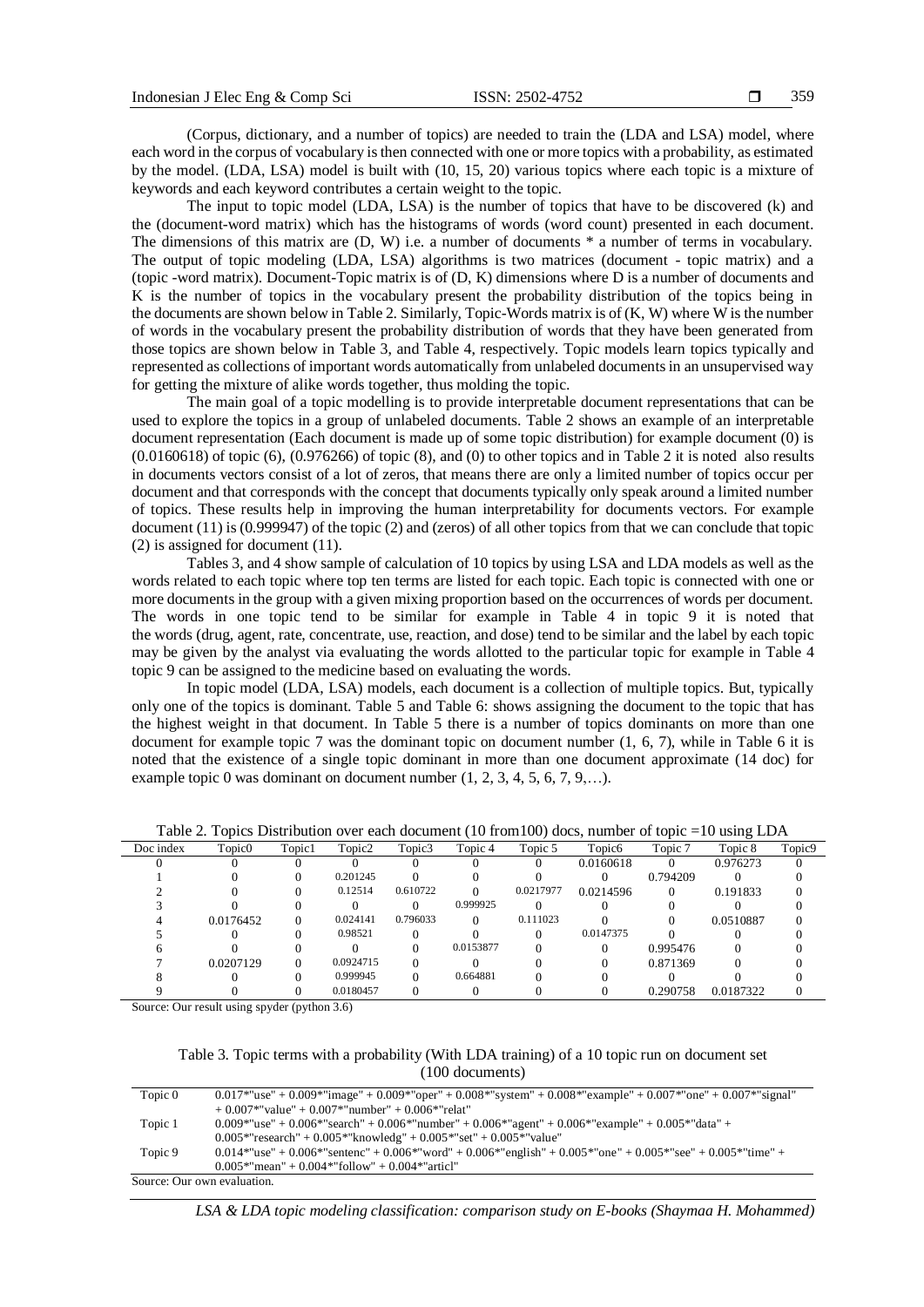#### Table 4. Topic terms with a probability (With LSA training) of a 10 topic run on document set (100 documents)

| Topic 0 | $0.316*$ "use" + $0.200*$ "one" + $0.144*$ "market" + $0.137*$ "time" + $0.126*$ "product" + $0.119*$ "example" + $0.119*$ "also" + |
|---------|-------------------------------------------------------------------------------------------------------------------------------------|
|         | $0.112$ *"two" + $0.102$ *"function" + $0.098$ *"system"                                                                            |
| Topic 1 | $-0.504*$ "eng" + $-0.476*$ "chem" + $-0.285*$ "die" + $0.239*$ "market" + $-0.210*$ "der" + $0.151*$ "bank" + $-0.148*$ "da" + $-$ |
|         | $0.118*$ "acronym" + -0.107*"pharm" + -0.092*"referr"                                                                               |
| Topic 9 | $0.319$ *"drug" + -0.239*"agent" + 0.216*"rate" + 0.207*" concentrate " + 0.196*"use" + -0.191*"contract" + -                       |
|         | $0.181^{*}$ "search" + -0.140*"knowledge" + 0.129*"reaction" + 0.126*"dose"                                                         |
|         | Source: Our own evaluation.                                                                                                         |

Table 5. Dominant topic that has the highest percentage contribution in that document (LDA)

| Doc index | Dominant topic | Topic_prec_contril | <b>Keywords</b>                                                                      |
|-----------|----------------|--------------------|--------------------------------------------------------------------------------------|
|           |                | 0.9762             | one, brain, function, speci, theori, time, studi, area, also, human                  |
|           |                | 0.7942             | eng, chem, use, die, laccas, forc, der, object, process, da                          |
|           |                | 0.6107             | contract, cell, parti, cancer, compound, term, water, answer, question, exampl       |
|           | 4              | 0.9999             | nerv, muscl ,arteri ,fig ,ligament ,joint ,posterior, superior, anterior, later      |
|           |                | 0.7960             | contract, cell, parti, cancer, compound, term, water, answer, question, exampl       |
|           |                | 0.9852             | equat, use, soiut, two, reaction, rate, caicul, one, concenter, time                 |
|           |                | 0.9954             | eng, chem, use, die , laccas, forc, der, object, process, da                         |
|           |                | 0.8713             | eng, chem, use, die , laccas, forc, der, object, process, da                         |
|           |                | 0.9999             | equat, use, soiut , two, reaction, rate, caicul, one, concenter, time                |
|           |                | 0.6648             | nerv, muscl , arteri , fig , ligament , joint , posterior, superior, anterior, later |

Source: Our own evaluation.

|  | Table 6. Dominant topic that has the highest percentage contribution in that document (LSA) |  |
|--|---------------------------------------------------------------------------------------------|--|
|  |                                                                                             |  |

| Doc index | Dominant _topic | Topic_prec | Keywords                                                                      |
|-----------|-----------------|------------|-------------------------------------------------------------------------------|
|           |                 | 447.273    | use, one, market, time, product, example, also, two, function, system         |
|           |                 | 318.686    | use, one, market, time, product, example , also, two, function, system        |
|           |                 | 414.565    | use, one, market, time, product, example, also, two, function, system         |
|           |                 | 99.7946    | use, one, market, time, product, example, also, two, function, system         |
|           |                 | 134.506    | use, one, market, time, product, example, also, two, function, system         |
|           |                 | 575.053    | use, one, market, time, product, example, also, two, function, system         |
|           |                 | 453.955    | use, one, market, time, product, example , also, two, function, system        |
|           |                 | 218.581    | use, one, market, time, product, example, also, two, function, system         |
|           |                 | 623.6      | drug, agent, rate, concentr, use, contract, search, knowledge, reaction, dose |
|           |                 | 271.168    | use, one, market, time, product, example, also, two, function, system         |

Source: Our result using spyder (python 3.6)

Topic models deliver no guaranty on the interpretability of their output, therefor topic coherence measures was used to the evaluation of (LDA, LSA). The Umass and UCL topic coherences capture the optimal number of topics by giving the interpretability of these topics a number called coherence score. In this work, many (LDA, LSA) models were built with different values of the number of topics (k) and pick the one that gives the highest coherence values as shown below in Table 7.

Table 7 shows that the coherence score (UCL) of LDA is increased with the increasing of the topic numbers from (0.5040) to (0.54846), with a decline of the value of Coherence UMass Score of (LDA) from (-0.5331) to (-0.5756) as compared to LSA the number of topics increases, while the value of a scale Coherence UCI Score will decrease from (0.4806) to (0.4047) with a decline of the value of scale Coherence UMass Score of LSA from (-0.5339) to (-0.7778). It is noticed that the best performance for LDA according to the Coherence UCI scale was when using a number of topics was 20 and the value reached to (0.54846) while the best performance to LSA according to the Coherence UCI scale was when the number of topics was 10 and the value reached to (0.4806). On the other hand, the best performance of LDA and LSA based on the Coherence Umass scale was when the number of topics was 20 the value was (-0.5756) and (-0.7778) to LDA and LSA respectively. As a conclusion, the coherence score ( UCL) of LDA is higher than of LSA when increasing the number of topics while Coherence UMass Score (LSA) is declining more than Coherence UMass Score (LDA).Topic coherence gives a convenient measure to estimate how good a given topic model is. Based on the above results, topic coherence score, in particular, has been more helpful. The best coherence score was obtained from LDA.

Figure 3 (a) illustrates The coherence UCI scale value when number of topic 10 for (LDA, LSA), Figure 3 (b) refers to The coherence UCI scale value when number of topic 15 for (LDA, LSA), while Figure 3 (c) refers The coherence UCI scale value when number of topic 20 for (LDA, LSA).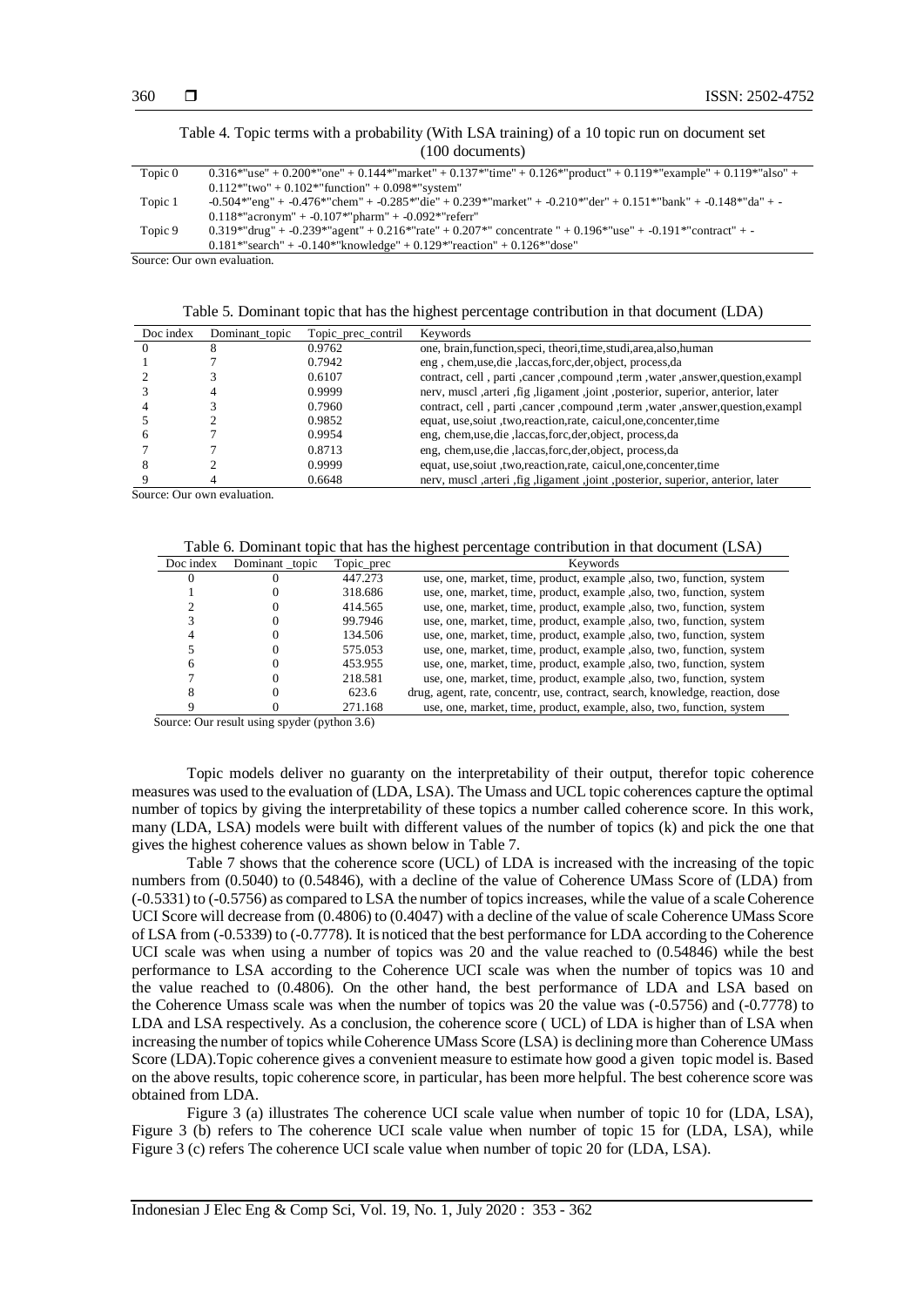Table 7. Topic coherence measures score

| Number of                   | Coherence UCI Score | Coherence UCI Score | Coherence Umass Score | Coherence Umass Score |  |  |  |
|-----------------------------|---------------------|---------------------|-----------------------|-----------------------|--|--|--|
| Topic                       | (LDA)               | (LSA)               | (LDA)                 | (LSA)                 |  |  |  |
| 10                          | 0.5040833343374764  | 0.48064575748816346 | -0.533159838315441    | -0.5339049814458069   |  |  |  |
| 15                          | 0.5290307935251595  | 0.43548343590104444 | -0.5615390274802826   | $-0.6958054656610132$ |  |  |  |
| 20                          | 0.5484628906072918  | 0.4047114818513041  | -0.5756349066981308   | -0.7778111104144966   |  |  |  |
| Source: Our own evaluation. |                     |                     |                       |                       |  |  |  |

Source: Our own evaluation.



Figure 3. The coherence UCI scale value (LDA, LSA)

## **6. CONCLUSION**

In this paper the researchers tried to use two topic modeling techniques (LDA and LSA) for classifying the collected data according to its dominant topics and making a comparison between the results. Based on the results that got one can conclude the followings: (a) Classification plays an important role for both users of the library and the librarians by obtaining the required document and classify the new documents easily. Among many topic modeling techniques, LDA & LSA techniques was used to classify a large number of unstructured text documents. This work is a comparative study between two methods of topic modeling to classify e-books and to do so first keywords were identified because they play a major role in determining the topics for each subject. This work started with a number of pre-processing operations after that training the model by using (LSA, LDA) and finally evaluation the results was done by using Coherence value. These results show that the LDA technique gave better results than the LSA technique depending on the scale Coherence UCI with our dataset. (b) For both used techniques the pre-processing stage is essential stage because it provides good dimensionality reduction and remove unnecessary words from the unstructured textual data. The eliminated words does not significant effect and they may increased the dimensionality. (c) Choosing the number of topics still field dependent because, for example, the topic has good coherence scores but may have repeated keywords in the topic. (d) Based on the results LDA has better results than LSA in this work. (e) Topic Coherence measure can be considered a useful way to compare different topic modeling techniques according to their human-interpretability that leads to provide a clear view and hence take a good decisions. Whatever, the experiment results showed that both techniques (LDA  $\&$  LSA) have limitations in their performance according to the used dataset and for future, there is a need to increase the size of dataset for better performance.

*LSA & LDA topic modeling classification: comparison study on E-books (Shaymaa H. Mohammed)*

361